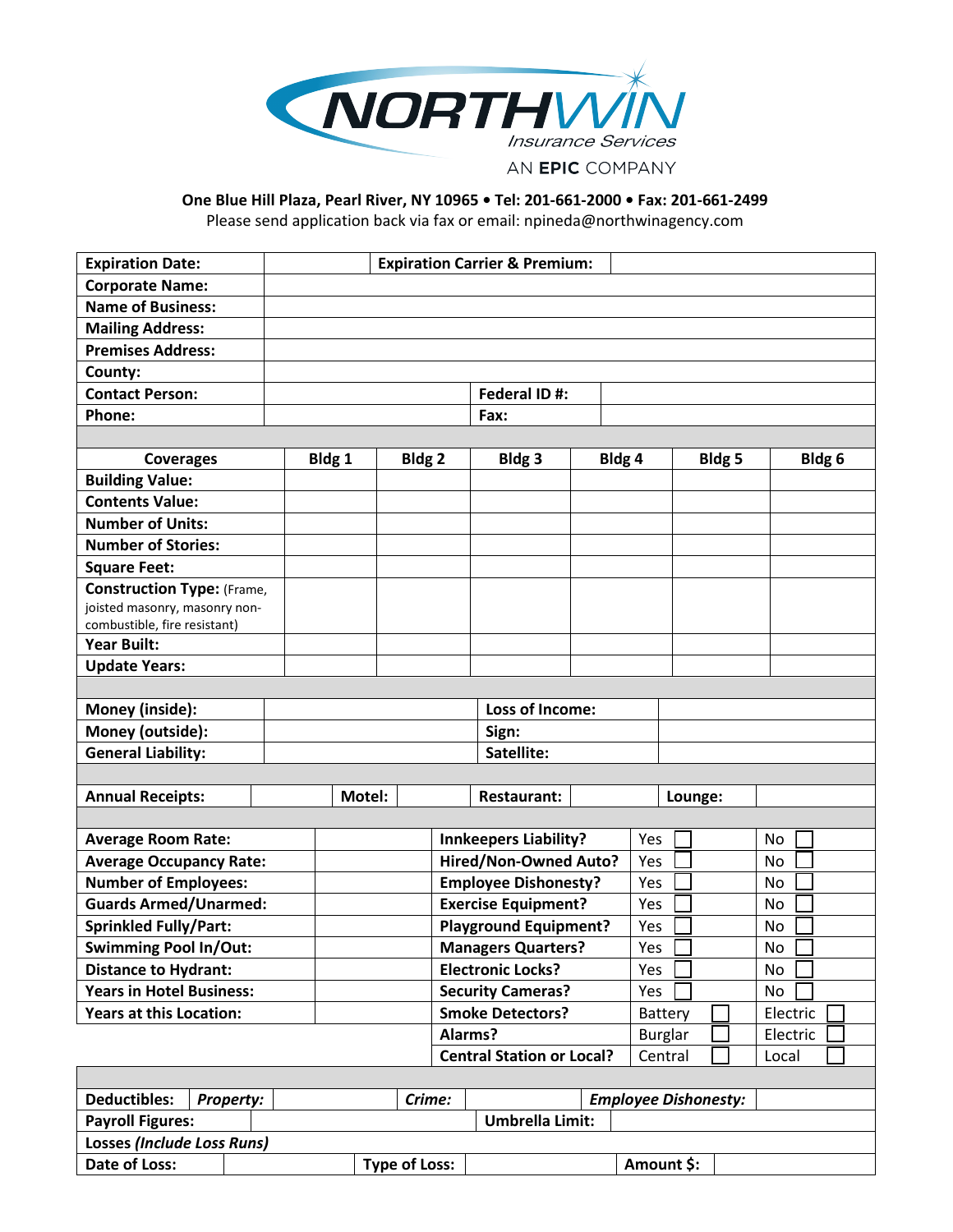| Date of Loss:        | <b>Type of Loss:</b> | Amount \$: |
|----------------------|----------------------|------------|
| Date of Loss:        | <b>Type of Loss:</b> | Amount \$: |
| Date of Loss:        | <b>Type of Loss:</b> | Amount \$: |
| Date of Loss:        | <b>Type of Loss:</b> | Amount \$: |
|                      |                      |            |
| <b>Completed By:</b> |                      |            |

## **SUPPLEMENTAL QUESTIONNAIRE**

| <b>General Hotel Questions</b>       |     |     | <b>Restaurant/Lounge</b>                                      |                  |  |  |  |
|--------------------------------------|-----|-----|---------------------------------------------------------------|------------------|--|--|--|
| <b>Aluminum Wiring</b>               | Yes | No  | Is it in a separate building?                                 | <b>No</b><br>Yes |  |  |  |
| Mortgage over 90%                    | Yes | No  | <b>Square footage:</b>                                        |                  |  |  |  |
| <b>Certified Inspection Needed</b>   | Yes | No  | <b>Seating capacity:</b>                                      |                  |  |  |  |
| <b>Emergency Lighting</b>            | Yes | No  | Is liquor served?                                             | Yes<br>No        |  |  |  |
| <b>Non-slip Shower Surface</b>       | Yes | No  | Liquor license number:                                        |                  |  |  |  |
| <b>Gas or Tanks Present</b>          | Yes | No  | Is there a dance floor?                                       | Yes<br>No        |  |  |  |
| <b>Surge Protection Present</b>      | Yes | No  | <b>Square footage of dance floor</b>                          | No<br>Yes        |  |  |  |
| <b>Lightning Rods Present</b>        | Yes | No  | Cooking area covered by duct                                  | Yes<br>No        |  |  |  |
| <b>Deadbolts Used</b>                | Yes | No. | Is there an automatic fire<br>suppression system?             | Yes<br>No        |  |  |  |
| <b>Kitchenettes</b>                  | Yes | No  | Is it professionally cleaned<br>every 3 months?               | Yes<br>No        |  |  |  |
| <b>Basement</b>                      | Yes | No  | <b>Suppression system serviced</b><br>semi-annually           | Yes<br>No        |  |  |  |
| Deposit 3 or more times/week         | Yes | No  | Are filters cleaned weekly?                                   | Yes<br>No        |  |  |  |
| <b>Smoke Detectors in Halls</b>      | Yes | No  | Is entertainment provided?<br>(explain type & days of week in | Yes<br>No        |  |  |  |
| <b>Smoke Detectors in Rooms</b>      | Yes | No. | notes)                                                        |                  |  |  |  |
| <b>Rooms Open Outside</b>            | Yes | No  | Any catering/vending<br>machine/game gambling?                | No<br>Yes        |  |  |  |
| <b>Owned Air-craft</b>               | Yes | No  | (indicate in notes)                                           |                  |  |  |  |
| <b>Owner Water-craft</b>             | Yes | No  | <b>Weekday hours from:</b>                                    |                  |  |  |  |
| <b>Peep Holes</b>                    | Yes | No  | <b>Weekend hours from:</b>                                    |                  |  |  |  |
| <b>Night Window or Pressure Door</b> | Yes | No  | Is restaurant leased out?                                     | No<br>Yes        |  |  |  |
| <b>Number of Elevators:</b>          |     |     | Is lounge leased out?<br>No<br>Yes                            |                  |  |  |  |
| <b>Type of Roof:</b>                 |     |     |                                                               |                  |  |  |  |
| <b>Type of Siding:</b>               |     |     | <b>AMENITIES</b>                                              |                  |  |  |  |
| <b>Acres of Vacant Land:</b>         |     |     | Jacuzzi                                                       | No<br>Yes        |  |  |  |
| More Than 3 Loses in 3 Years?        | Yes | No  | <b>Racquet Ball</b>                                           | No<br>Yes        |  |  |  |
| <b>Cancelled Last 3 Years?</b>       | Yes | No  | <b>Steam Room</b>                                             | Yes<br>No        |  |  |  |
| Have you signed any "hold            |     |     | Sauna                                                         | Yes<br>No        |  |  |  |
| harmless" or 3 <sup>rd</sup> party   | Yes | No  | <b>Beach</b>                                                  | Yes<br>No        |  |  |  |
| agreements?                          |     |     |                                                               |                  |  |  |  |
|                                      |     |     | <b>Meeting Room</b>                                           | Yes<br>No        |  |  |  |
| <b>SWIMMING POOL</b>                 | Yes | No  | <b>Tennis Courts</b>                                          | No<br>Yes        |  |  |  |
| <b>Diving Board</b>                  | Yes | No  | <b>Golf Course</b>                                            | Yes<br>No        |  |  |  |
| <b>Water Slide</b>                   | Yes | No  | <b>Boating or Fishing</b>                                     | Yes<br>No        |  |  |  |
| <b>Fenced Pool</b>                   | Yes | No  | <b>Equipment Rental</b>                                       | Yes<br><b>No</b> |  |  |  |
| <b>Self-latching Gate</b>            | Yes | No  | Dog Kennel                                                    | Yes<br>No        |  |  |  |
| <b>Open to Public or Employees</b>   | Yes | No  | <b>Health Spa</b>                                             | Yes<br>No        |  |  |  |